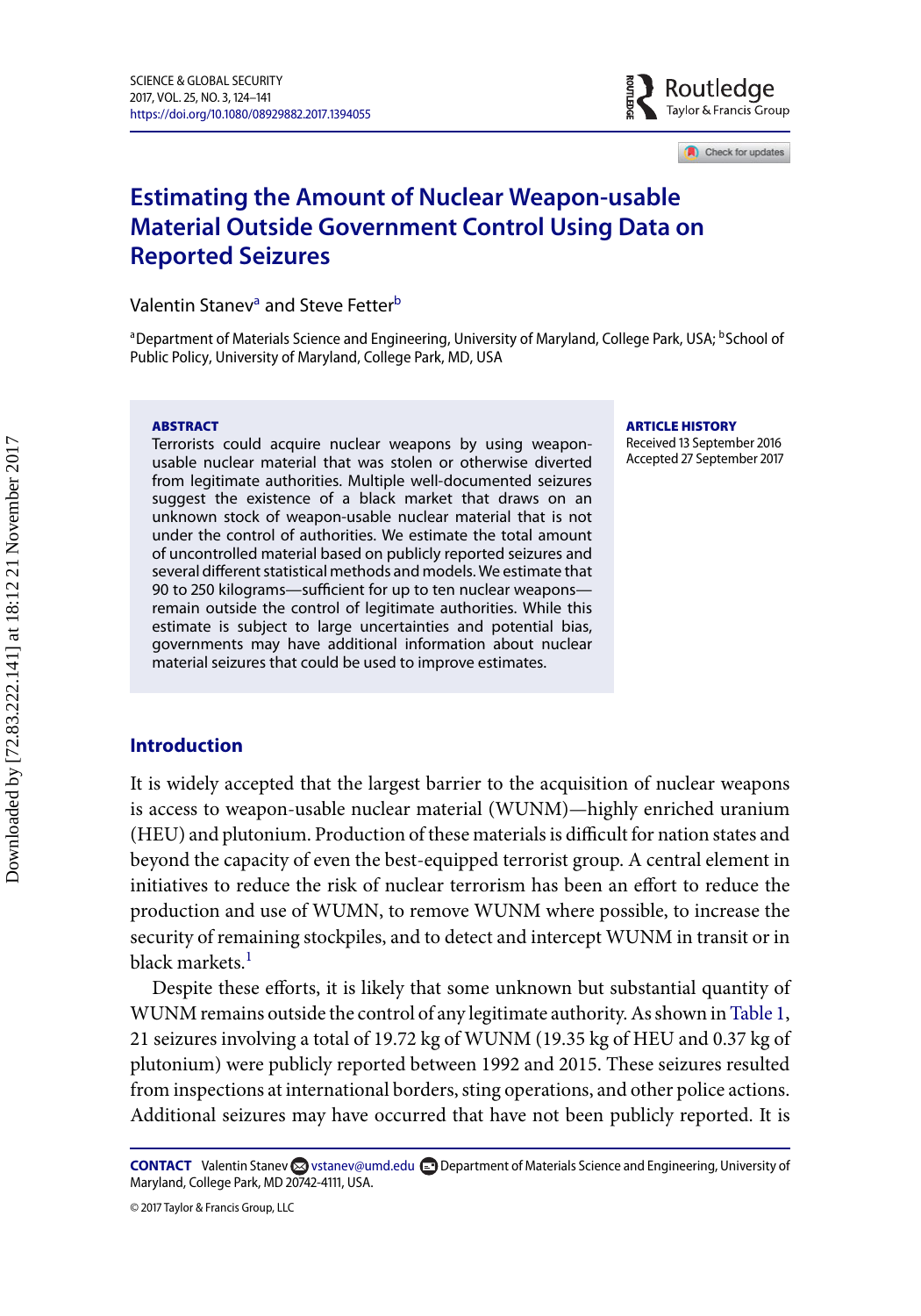| Date              | Location                     | Material         | Amount, q       |  |
|-------------------|------------------------------|------------------|-----------------|--|
| 6 Nov 1992        | Podolsk, Russia              | HEU (90%)        | 1,500           |  |
| 29 Jul 1993       | Andreeva Guba, Russia        | HEU (36%)        | 1,800           |  |
| 28 Nov 1993       | Murmansk, Russia             | <b>HEU (20%)</b> | 4,500           |  |
| 24 May 1993       | Vilnius, Lithuania           | <b>HEU (50%)</b> | 150             |  |
| <b>March 1994</b> | St. Petersburg, Russia       | HEU (90%)        | 2,972           |  |
| 10 May 1994       | Tengen-Wiechs, Germany       | Pu               | 6.2             |  |
| 13 Jun 1994       | Landshut, Germany            | HEU (87.7%)      | 0.795           |  |
| 25 Jul 1994       | Munich, Germany              | Pu               | 0.24            |  |
| 8 Aug 1994        | Munich Airport, Germany      | Pu               | 363.4           |  |
| 14 Dec 1994       | Prague, Czech Republic       | HEU (87.7%)      | 2,730           |  |
| Jun 1995          | Moscow, Russia               | HEU (21%)        | 1,700           |  |
| 6 Jun 1995        | Prague, Czech Republic       | HEU (87.7%)      | 0.415           |  |
| 8 Jun 1995        | Ceske Budejovice, Czech Rep. | HEU (87.7%)      | 16.9            |  |
| 29 May 1999       | Rousse, Bulgaria             | HEU (72.6%)      | 10 <sup>°</sup> |  |
| May 2000          | Electrostal Russia           | <b>HEU (20%)</b> | 3,700           |  |
| Dec 2000          | Karlsruhe, Germany           | Pu               | 0.001           |  |
| 16 Jul 2001       | Paris, France                | HEU (72.6%)      | 0.5             |  |
| 26 Jun 2003       | Sadahlo, Georgia             | <b>HEU (89%)</b> | 170             |  |
| 1 Feb 2006        | Tbilisi, Georgia             | <b>HEU (89%)</b> | 79.5            |  |
| 5 Oct 2009        | Chisinau, Moldova            | HEU (72.6%)      | 4               |  |
| 3 Nov 2011        | Tbilisi, Georgia             | <b>HEU (89%)</b> | 18              |  |
| Total             |                              |                  | 19,722          |  |

<span id="page-1-0"></span>**Table .** Documented cases of seizures of weapon-usable nuclear material. The amount is given in grams.

reasonable to assume that seized materials are part of a larger stock of WUMN that exists outside any government and regulatory control, and that there remains some quantity of WUNM that is potentially available to buyers on black markets. Reliable estimates of this quantity of material would be useful for evaluating the risks of nuclear terrorism and the level of effort that should be devoted to reducing these risks.

Although individual states maintain nuclear material accounting systems, uncertainties and errors in measurement and accounting limit their use to determine how much—if any—material may have been lost or stolen. For example, the United States estimates that it produced or otherwise acquired a total of 111,700 kg of plutonium, but current inventories and known removals account for only 109,300 kg, leaving about [2](#page-15-1),400 kg unaccounted for.<sup>2</sup> There is no evidence that any of this material was stolen; most or all the 2,400 kg shortfall is probably the result of overestimates of plutonium production and/or underestimates of plutonium disposed with wastes or remaining in processing facilities. The Russian government does not provide a public accounting of its plutonium balance, but it is generally believed that accounting uncertainties are even larger than those in the United States. Thus, we cannot rely on official material accounting systems to provide a plausible upper bound on the amount of WUNM that may be outside of state control.<sup>[3](#page-15-2)</sup>

In this article, we use information about known seizures to estimate the total amount of WUNM that remains outside government control. Our approach is sta-tistical.<sup>[4](#page-15-3)</sup> We begin with the simple assumption that seizures of WUMN are random events: in any black market transaction or smuggling operation there is some probability that the material will be seized by authorities, with the outcome determined by random factors. With additional—and more questionable—assumptions, we can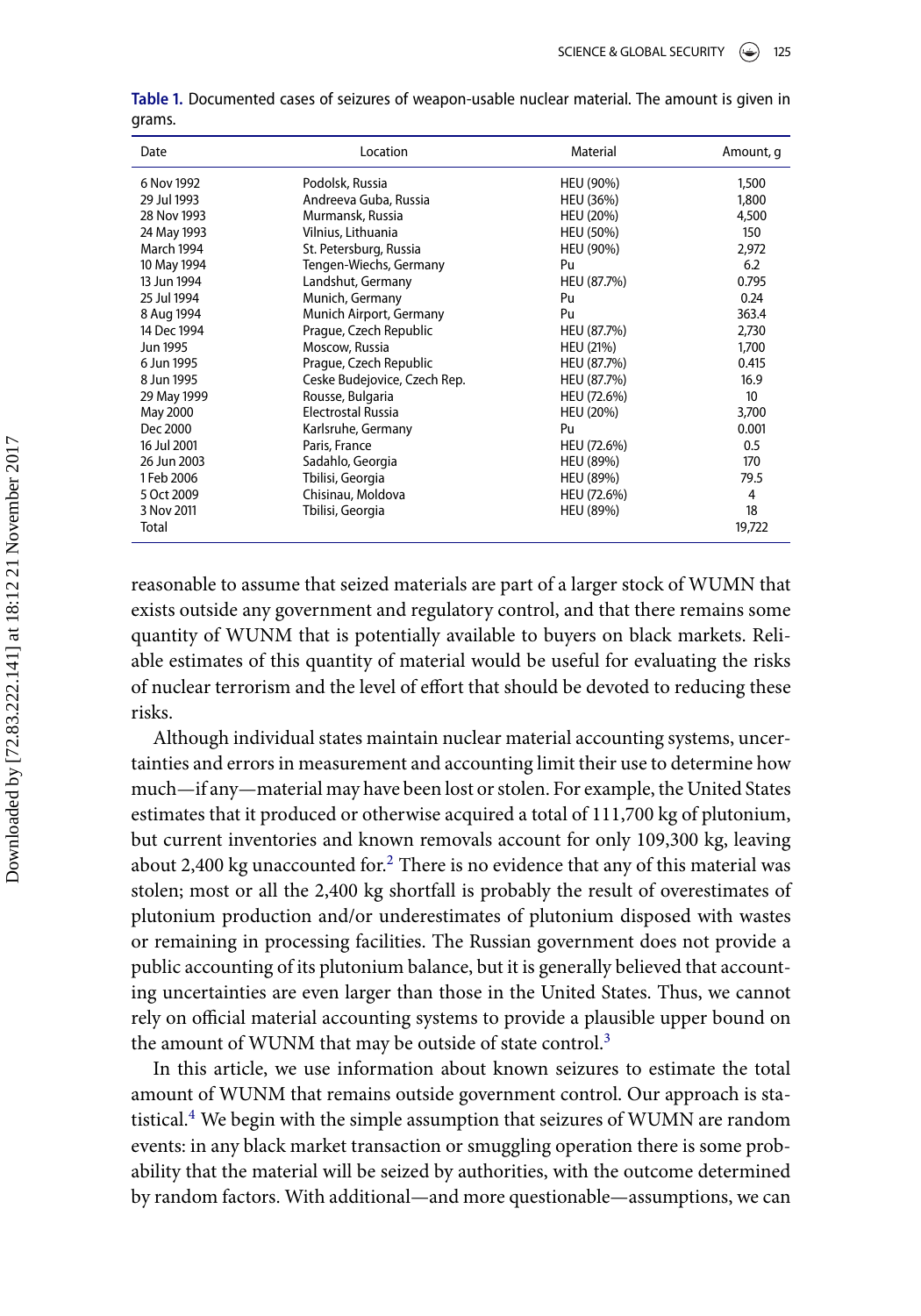build simple models to describe the seizure or recovery process. We consider two such models: a binomial model and a capture-recapture model. These models represent complementary approaches: the former assumes a constant flow of material from which some unknown fraction is recovered; the second assumes a fixed stock of material from which there is an occasional recovery. We also consider the potential bias of the mass distribution of intercepted items and introduce a corrected distribution that includes the possibility of unobserved items of larger mass.

We acknowledge that our estimates have very large uncertainties and that they may systematically under-estimate or over-estimate the quantity of uncontrolled WUNM. The estimates obtained here should be treated as a preliminary attempt to address this important question.

### **Publicly known seizures of WUNM**

There are three well-known databases on incidents involving WUNM. The International Atomic Energy Agency (IAEA) supports the Incident and Trafficking Database, which is protected by confidentiality agreements between IAEA and the member states and is not publicly accessible (although the agency publishes annual summary reports).<sup>[5](#page-15-4)</sup> A second database, maintained by the Center for Nonproliferation Studies, is open-source but includes data only for recent years and the quality and accuracy of the information varies considerably.<sup>[6](#page-15-5)</sup> Here we use the Database on Nuclear Smuggling, Theft and Orphan Radiation Sources (DSTO), maintained by University of Salzburg. Although not available to the public, several detailed reports on the information contained in DSTO have been published.<sup>[7](#page-15-6)</sup> Unless stated otherwise, the information used here comes from these two reports. [Table 1](#page-1-0) summarizes the well-documented seizures of WUNM.

# **Estimates based on the recovery probability distribution**

We begin with a simple method for estimating the quantity of uncontrolled WUNM. We aggregate all seized WUNM, neglecting differences in chemical and isotopic composition. The total quantity of WUMN seized between 1992 and 2015 is about 19.72 kilograms, which for simplicity we round to 20 kg. The fraction of WUMN that has been recovered is given by

<span id="page-2-0"></span>
$$
t = \frac{r}{r + x} \tag{1}
$$

where  $r = 20$  kg and  $x$  is the amount of WUNM that remains outside control. We assume that the seizure of WUNM is an intrinsically random process with a fixed probability. The probability that *x* is less than a given amount *X* is given by

$$
P(x < X | r) = \int_{\frac{r}{X+r}}^{1} f(t) dt = 1 - CDF_f\left(\frac{r}{X+r}\right) \tag{2}
$$

where  $f(t)$  is the probability distribution and  $CDF<sub>f</sub>$  is the cumulative probability distribution of the fraction of material that has been recovered. We represent  $f(t)$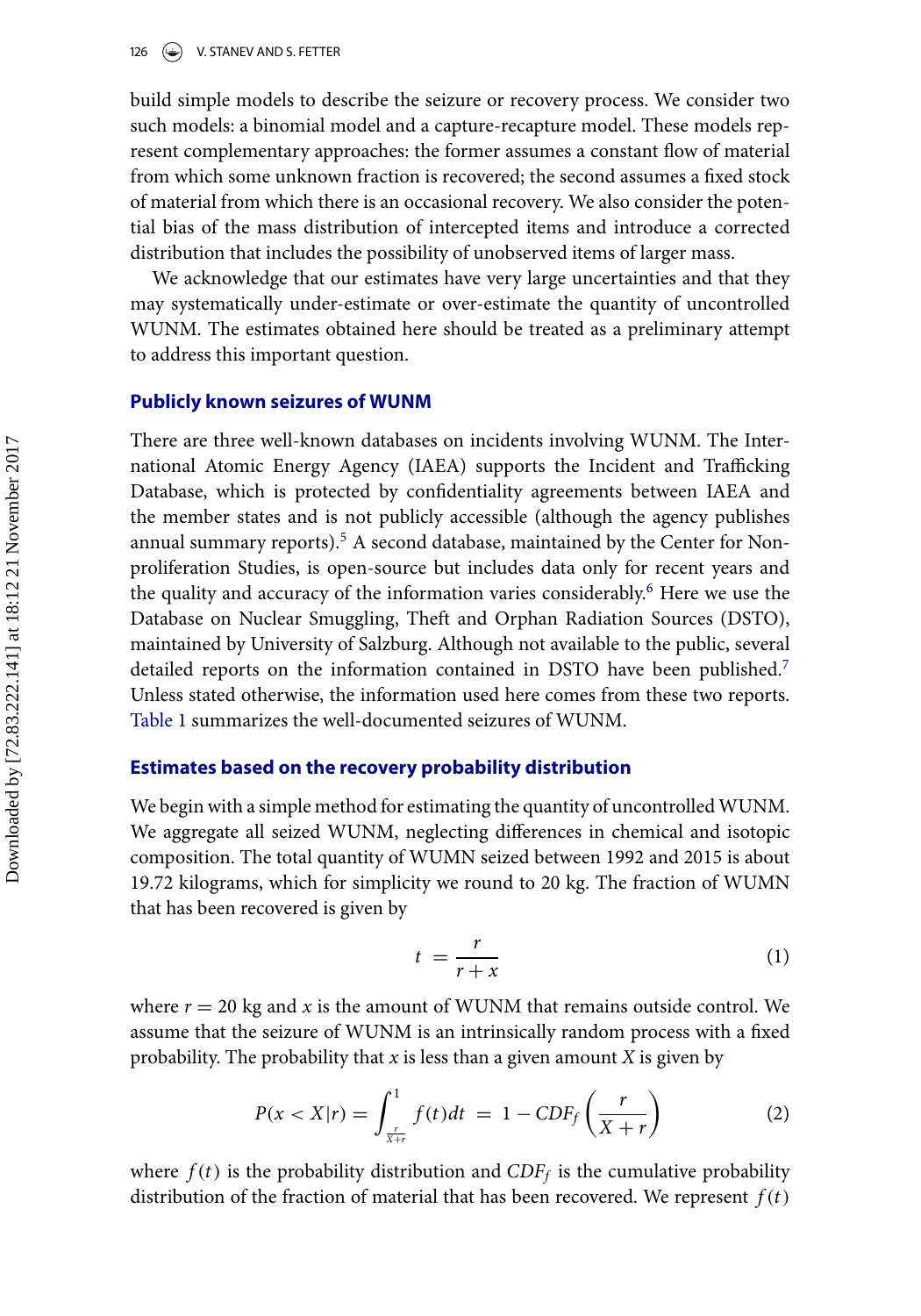with the Beta distribution, which is a family of continuous distributions used extensively for Bayesian estimations:

<span id="page-3-0"></span>
$$
f(t) = \frac{\Gamma(\alpha + \beta)}{\Gamma(\alpha)\Gamma(\beta)} t^{\alpha - 1} (1 - t)^{\beta - 1},
$$
\n(3)

where  $\alpha$  and  $\beta$  are shape parameters. Using the values  $\alpha = \beta = 1$  produces uniform distribution  $f(t) = 1$ , which is equivalent to complete ignorance about the fraction of material that has been seized. In that case, [Equation \(2\)](#page-2-0) reduces to

$$
P(x < X | r) = 1 - \frac{r}{X + r} = \frac{X}{X + r}.
$$
 (4)

The uniform distribution gives a 50% probability that less than 20 kg remains unrecovered, 75% probability of less than 60 kg; 90% probability of less than 120 kg; and 96% probability of less than 200 kg. This is an unbiased estimate because it does not require any assumptions apart from the randomness of the recovery process. This provides an important baseline for comparison with other estimation methods that rely on additional assumptions.<sup>[8](#page-15-7)</sup>

But we need not assume complete ignorance about the recovery probability. Black markets exist in a wide range of contraband materials, including illegal drugs, stolen and counterfeit goods, currency, weapons, humans, and wildlife. In some cases, it is possible to estimate the total size of the market and therefore the recovery probability (the percent of contraband that is seized). Studies of these black markets generally indicate that seizures are a small fraction of the total amount of contraband in circulation. In the case of illegal drugs, consumption is estimated with surveys, drug treatment, and arrest data. If we divide reported seizures by the sum of seizures and estimated consumption in the United States, we find that the average recovery fraction during the period 2000–2010 was 6–16% for heroin, 8–21% for methamphetamine, 21-35% for marijuana, and 24-43% for cocaine.<sup>[9](#page-16-0)</sup> In the case of elephant ivory, the size of the market generated by illegal poaching can be estimated by modeling and tracking elephant populations. Dividing reported seizures of African elephant ivory by estimates of the total amount of ivory derived from ille-gal poaching during the period 20[10](#page-16-1)-2012 yields a recovery probability of 4-19%.<sup>10</sup> Based on reported seizures and estimates of the number of small arms purchased with the intention of trafficking them, one study estimates that U.S. and Mexico authorities seized 9–35% of total arms bought in 2010–2012 with the intention of trafficking them.[11](#page-16-2) Estimated recovery rates for stolen fine art range from 6% to 20%.[12](#page-16-3)

There are important differences between the black market in WUNM and other black markets. The largest black market, illegal drugs, has well-developed and wellfinanced networks of producers and distributors with decades of experience in smuggling, but there also exist dedicated intelligence and police efforts to counter the drug trade. The black market in ivory and other wildlife is much smaller and smugglers are less organized and professional, but police and customs officials in the supplier countries are also less effective. Gun smuggling is strongly linked to other criminal activities, and the same groups smuggling guns also smuggle illegal drugs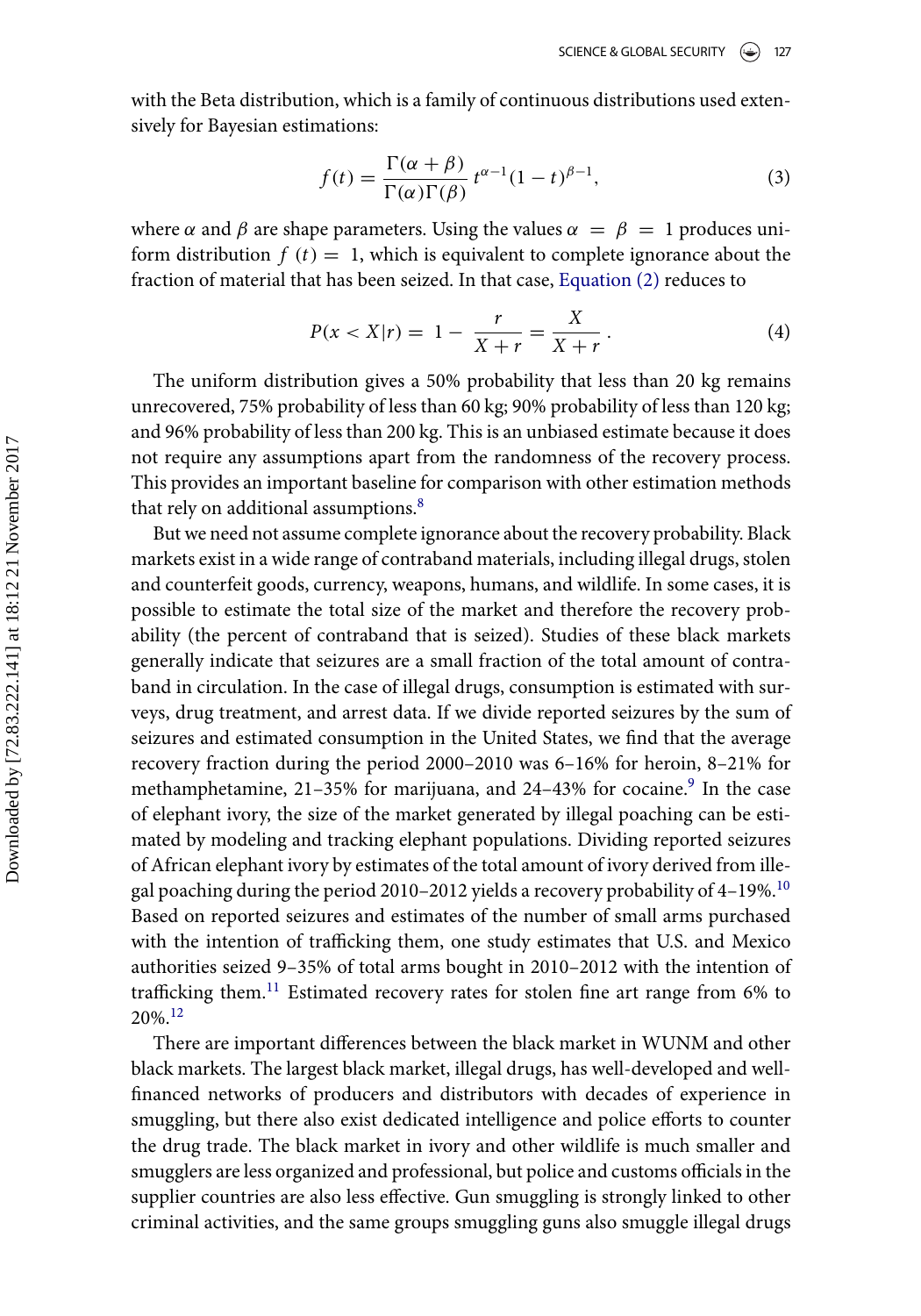<span id="page-4-0"></span>

Figure 1. Notional probability distributions for the WUMN recovery probability, based on recovery probabilities estimated for other black markets.

and other contraband. Despite these differences, Foss concludes that "characteristics associated with smuggling and trafficking of nuclear material are no different than the characteristics associated with smuggling and trafficking other illicit commodi-ties."<sup>[13](#page-16-4)</sup> Foss notes in particular similarities between the black markets for stolen art and nuclear material: both involve small, portable objects that are typically subject to strong protections from theft, and both have niche markets in which legal purchases occur only in limited and well-defined circumstances. In both markets, sellers have a difficult time finding buyers, and hoaxes and scams are common. Thus, we judge that it is not unreasonable to assume that the recovery probability for WUMN is likely to be in the same range as that for other black markets, for which recovery probability estimates range from a low of 6–10% to a high of 35–45%.

We use Equation  $(3)$  to create a set of distributions for the WUMN recovery probability with a lower 10% confidence level in the range of 6–10% and an upper 90% confidence level in the range of 35–45%. [Figure 1](#page-4-0) shows four representative distributions that satisfy these conditions with shape parameters  $(\alpha, \beta)$  of (1.6, 5.3), (2.2, 9.2), (2.6, 7.5), and (3.6, 13). These are reasonable prior probability distributions based on estimated recovery probabilities in other black markets, but they allow for the possibility that the recovery probability for WUMN could be significantly higher or lower.

Integrating these functions, we obtain estimates for the probability  $P(x|X|r)$ . As shown in [Figure 2,](#page-5-0) there is a 50% probability that the amount of uncontrolled WUMN is less than 65–95 kg; a 75% probability of less than 105–165 kg; and a 90% probability that less than 180–320 kg remains outside control. These estimates are significantly higher than those obtained using the uniform probability distribution  $f(t) = 1$  because the prior probability distributions are skewed to left.

## **Binomial approximation**

In this section we use the variation in the number of seizures with time to estimate the recovery probability. Although this method relies on the questionable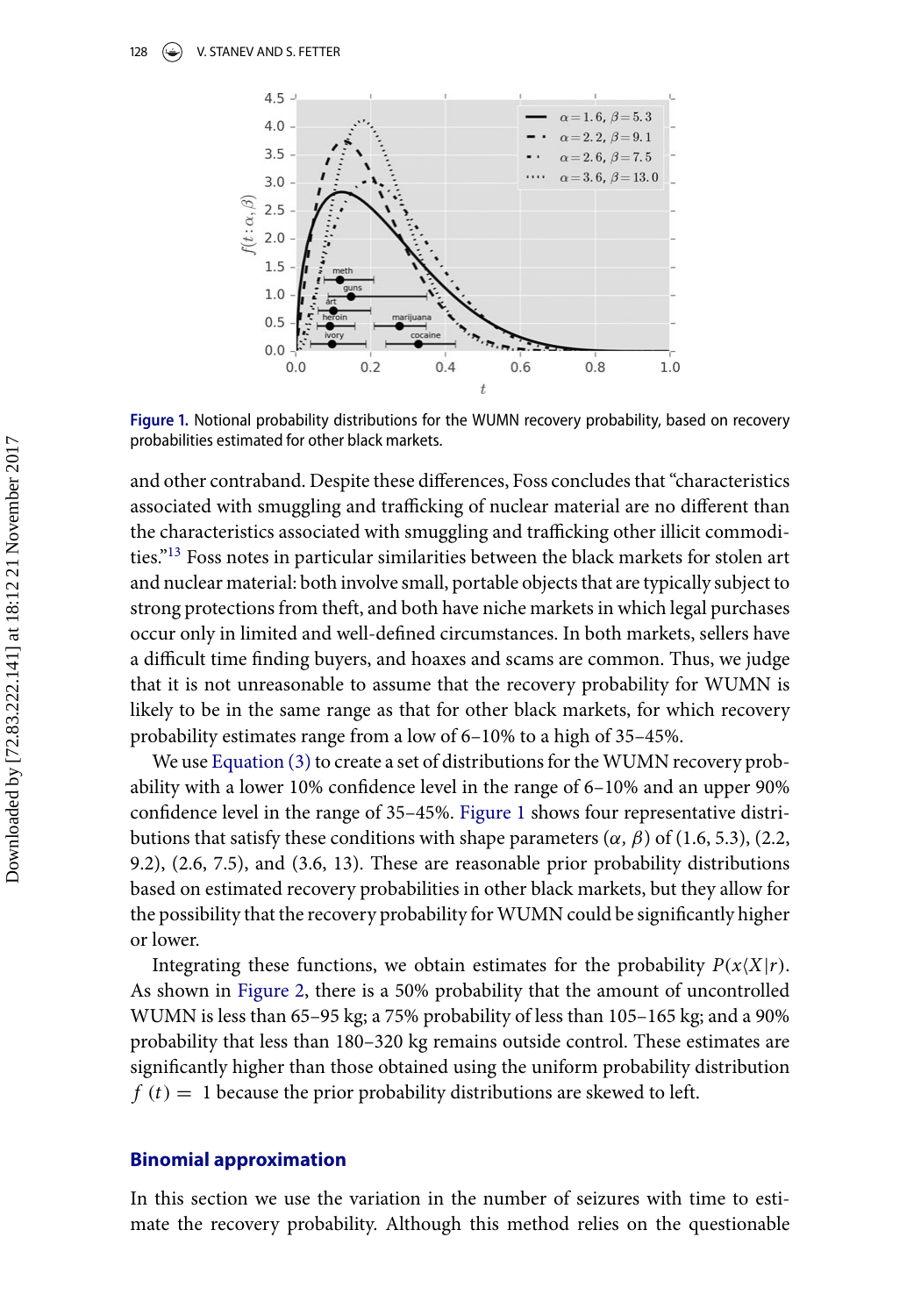<span id="page-5-0"></span>

**Figure 2.** Plot of the probability  $P(x < X \vee r)$  that the amount of WUNM that has not been recovered is below *X*.

assumption that the recovery probability is constant with time, it provides a natural extension of the estimates obtained in the previous section.

A severe problem in developing a statistical model for the recovery process is the very small number of seizures of WUNM. To compensate, we expand the dataset by considering seizures of all radioactive materials and assume that the recovery probability for WUNM is roughly equal to that for all radioactive materials. We consider incidents involving radioactive materials where there was clear criminal intent, excluding incidents unlikely to be connected to potential black market trans-actions. We restrict our analysis to transactions in the Black Sea region.<sup>[14](#page-16-5)</sup> Although this choice is driven by the availability of data, the countries of this region account for more than half of the WUNM seizures and more than 85% of the total amount of WUMN seized.

<span id="page-5-1"></span>[Figure 3](#page-5-1) shows the number of seizures of radioactive materials per year in the Black Sea region from 1991 to 2012.<sup>[15](#page-16-6)</sup> There is a significant variation in the number



Figure 3. Annual number of seizures of radioactive materials in the Black Sea region, 1991-2012.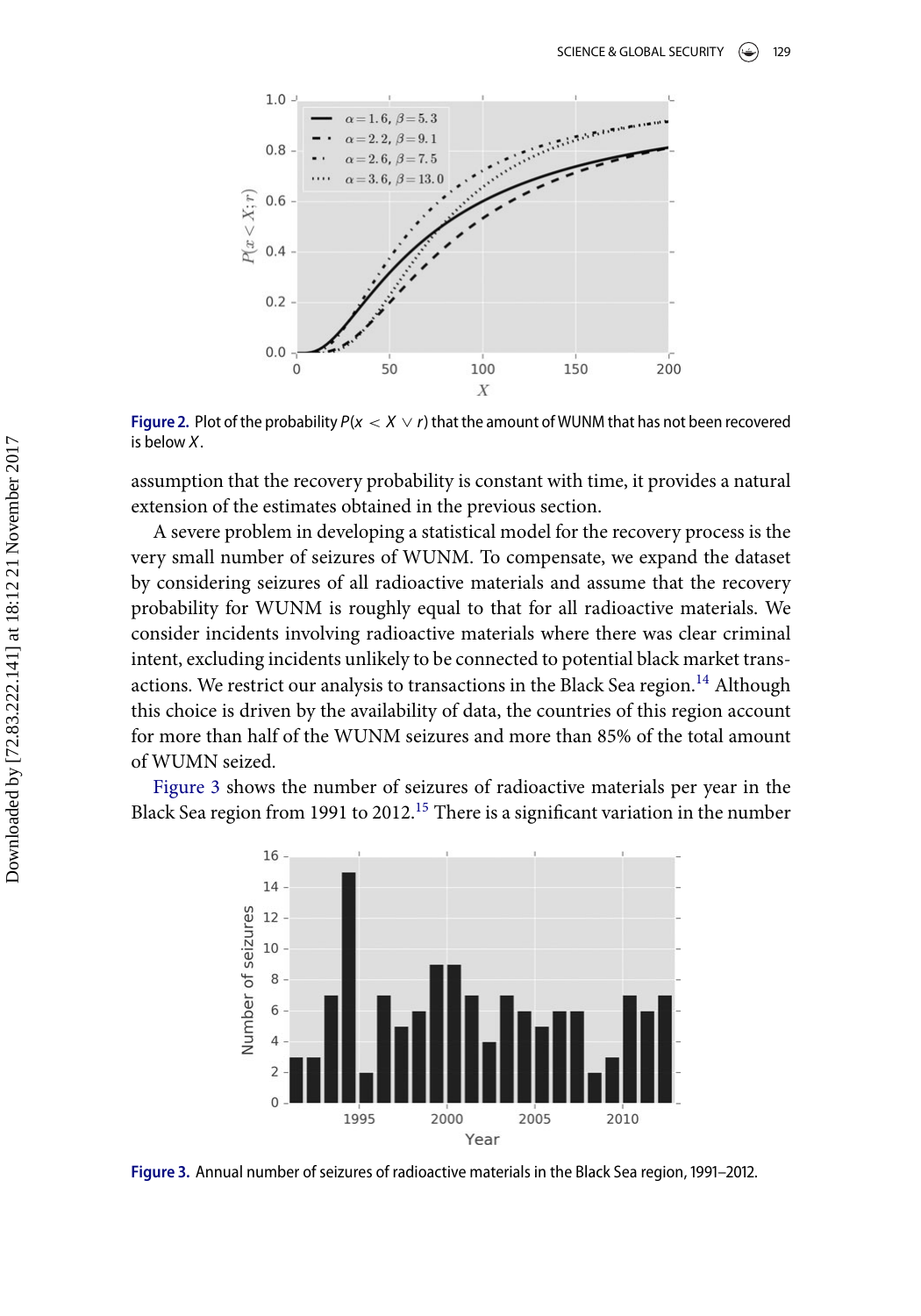#### 130 (S) V. STANEV AND S. FETTER

of seizures per year. Some of this variability may be due to changes in political, economic, and security conditions. For example, the collapse of the Soviet Union and the accompanying widespread political and economic crisis might explain the sharp rise in the number of seizures from 1991 to 1994, and the subsequent improvements in the economic situation in the countries of the former Soviet Union and Eastern Europe might help explain the gradual decrease in the number of seizures in from 2000 to 2010. Although political and economic events are likely to be important determinants of nuclear smuggling attempts and the recovery probability, we ignore these factors and assume a constant rate of smuggling and a constant recovery probability, to create a simple model for the relationship between the observed variability of seizures and the recovery probability. In other words, we assume that every year there is some fixed number of attempts to smuggle or sell radioactive material and that there is a constant probability *q* that each such attempt will be detected and the material will be seized.

There is, of course, no reason to expect the same number of smuggling attempts each year. On the contrary, we expect this number to vary in response to changes in economic and security conditions, as well as other factors.We can, however, mitigate the effects of this extrinsic variability by combining several non-consecutive years together, to average away the deterministic time dependence of  $N_{tot}$ .

Before we do this, however, let us first attempt to directly fit the data shown in [Figure 3.](#page-5-1) We use a standard binomial model, with each year providing an independent sample of a process with  $N_{tot}$  trials, each of which may result in a recovery with probability *q*, and leads to average number of seizures per year  $n = qN_{tot}$ .<sup>[16](#page-17-0)</sup> From the data we can estimate *n*, but not directly *q* or *Ntot*. However, we can use the observed mean *and* variance of the annual number of seizures to estimate simultaneously both parameters of the model. Because the variance of the binomial distribution is given by  $\sigma^2 = N_{tot}q(1-q) = n(1-q)$ ,

$$
q = 1 - \frac{\sigma^2}{n}
$$

or, equivalently,

$$
\sigma\ \left(N_{tot}\right)=\sqrt{n\left(1-\frac{n}{N_{tot}}\right)}\,.
$$

For the data shown in [Figure 3,](#page-5-1) the mean and variance in the sample are 6.0 and 8.1, respectively, which is not compatible with the binomial model (the variance is too large, resulting in a negative value for *q*). Note, however, that the number of seizures in 1994 (15) is more than four standard deviations above the mean for all years except 1994, and thus is clearly an outlier. If we omit this year, then  $n = 5.6$ and  $\sigma^2 = 4.3$ , which leads to  $q = 0.24$ , suggesting that about one-quarter of all smuggled material was seized.

Although removing one year from the data may be justified by the need to remove an outlier, it also has the unfortunate consequence of ignoring the year with highest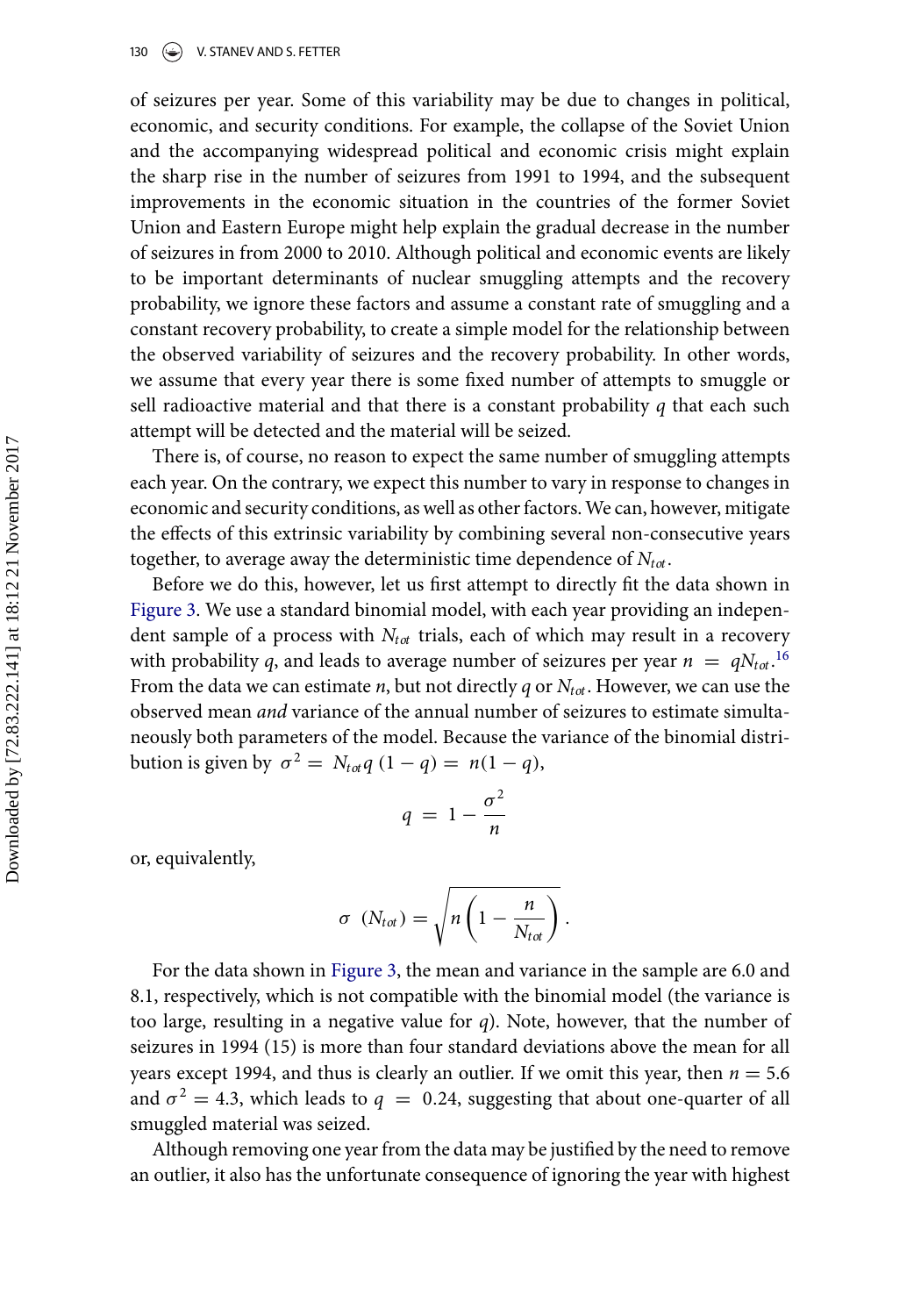<span id="page-7-0"></span>

**Figure 4.** The dependence of the variance on  $N_{tot}$ , directly as given by the binomial model (dasheddotted curve), and corrected for overdispersion of the data with  $\phi$  (solid curve). The intersection of the σ<sub>data</sub> (dashed line) with corrected σ<sub>model</sub> gives an estimate of N<sub>tot</sub> of around 100 (the recovery probability of about 15%). Note the change of scales caused by combining years in groups of two:  $n = 12$ .

number of incidents. This artificially reduces the variance, which might result in a significant underestimation of *Ntot* and, accordingly, an overestimation of *q*. Because overdispersion (i.e., variance significantly larger than what a simple binomial model would predict) is a common occurrence in real data, various approaches for tackling it have been suggested.<sup>[17](#page-17-1)</sup> Here we will follow a simple procedure. First, we combine all years in random groups of two to reduce the effects of the historical trends in the data.[18](#page-17-2) We then estimate the standard deviation of the binned data and assume it has the form  $\sigma_{data} = \phi \sigma_{model}$ , where  $\phi$  is the variance inflation parameter. This is one of the simplest ways to introduce overdispersion in the model, and has been extensively used in the literature.<sup>[19](#page-17-3)</sup> It has the advantage that  $\phi$  can be estimated directly, without assuming prior knowledge of *q* or  $N_{tot}$ . Using this parameter, we can correct the theoretical curve  $\sigma(N_{tot})$ , and find its intersection with the standard deviation of the data. We estimate  $\phi$  using the Pearson's chi-square statistic:

$$
\phi = \left(\sum \frac{(n_i - n_{mean})^2}{n_{mean}d_f}\right)^{\frac{1}{2}}
$$

where  $n_i$  is the data for *i*th two-year bin, and  $d_f = N_{bins} - 1$  is the number of degrees of freedom (*Nbins* is the total number of two-year intervals).

In [Figure 4](#page-7-0) we show the corrected curve, which now intersects with the data and provides an estimate of *Ntot* slightly below 100. Because the average for the binned data is  $n = 12$ , this suggests recovery probability of about 15%. As expected, this is significantly less than the previous estimate of 24%, which ignored data from 1994.

To get a rough idea of the accuracy of this estimate (at least within the confines of this highly simplified model), we run simulations by repeatedly drawing binomially distributed samples for fixed *n* and  $N_{tot}$ , and calculate their mean and variance. We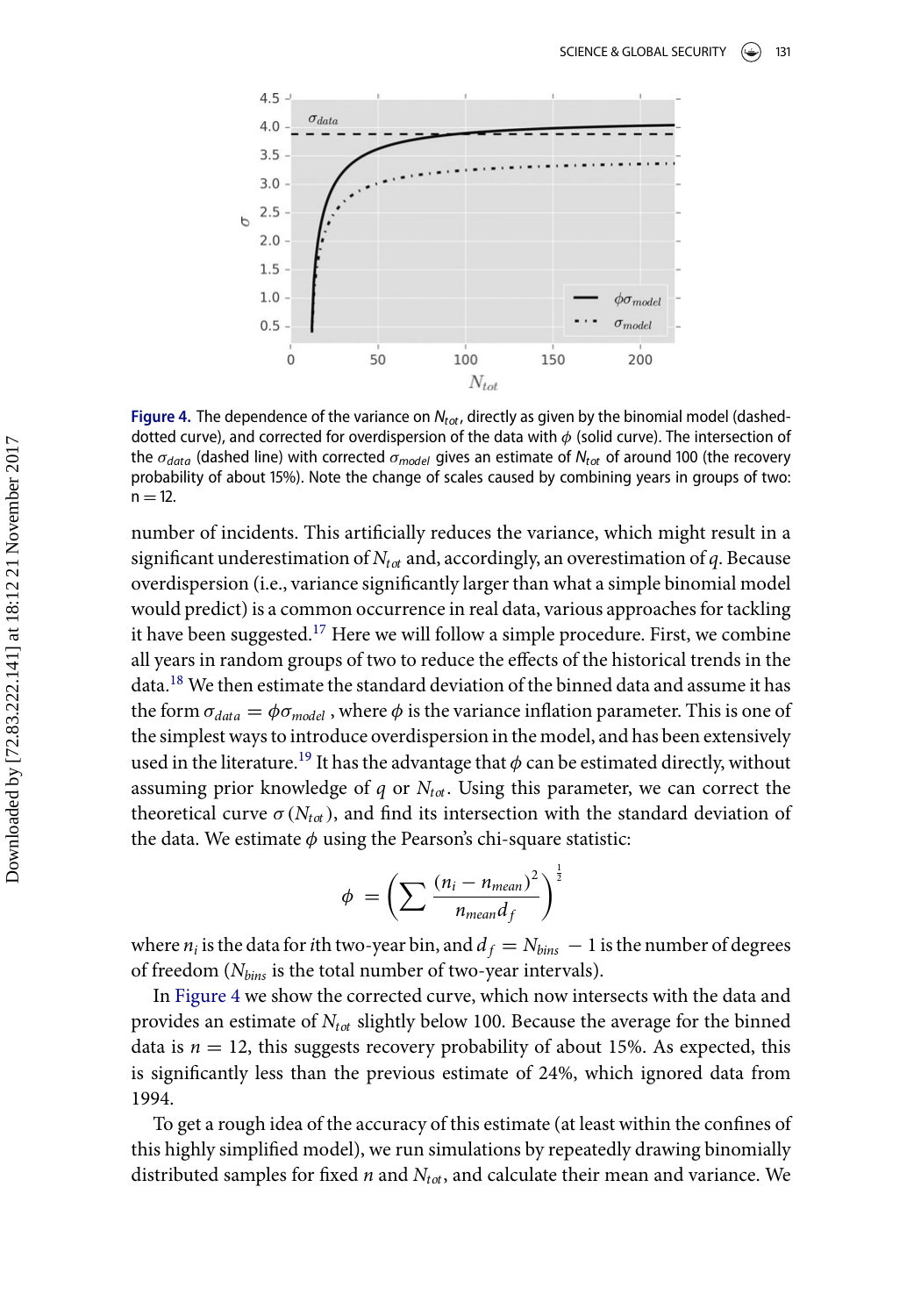<span id="page-8-0"></span>

Figure 5. Plot of simulated binomial processes, overlaid on the observed and theoretical standard deviations (the latter is corrected for overdispersion). The white points show the boundaries of the first and fourth quartiles for each simulation, and the white lines were obtained from these points with third-degree spline fitting. The distribution of simulated points is noticeably asymmetric with respect to the theoretical curve.

multiply the standard deviation by the calculated variance inflation factor and plot the lines which contain 50% of the simulations. This procedure provides us with a measure of the confidence interval for the estimate of  $N_{tot}$ . The results of the simula-tion are shown in [Figure 5.](#page-8-0) We can say with  $75\%$  confidence that  $N_{tot}$  is greater than 56, and thus the recovery probability is less than  $12/56 \approx 20\%$ . Unfortunately, this method does not provide an upper confidence limit for *Ntot* (or a lower confidence limit for the recovery probability).

Note that by including the variance inflation parameter we are correcting for some of the most egregious simplifications of the model (the assumptions of constant *q* and  $N_{tot}$ ). Although many other treatments of overdispersion are possible, these estimates could be improved if a subset of the data was found where more underlying assumptions are satisfied

This analysis is based on data for seizures of radioactive materials. Most seizures result from the activities of police or border agents, who do not have knowledge of the physical or chemical characteristics of the materials involved, which suggests that the recovery probability for WUMN may be like that for all radioactive materials.[20](#page-17-4) If the recovery probability for WUNM is equal to the estimates given above for radioactive materials, there would be 75% confidence that the amount of uncontrolled WUMN is more than 80 kg. On the other hand, knowledgeable smugglers should consider WUNM much more valuable than other radioactive materials and should take greater care to prevent detection by police and border agents. This suggests that the seizure probability for WUNM could be significantly lower than for all radioactive materials and that the amount of uncontrolled material is significantly greater than 80 kg. We can compare this with the estimate obtained in the previous section (75% probability of less than 105–165 kg).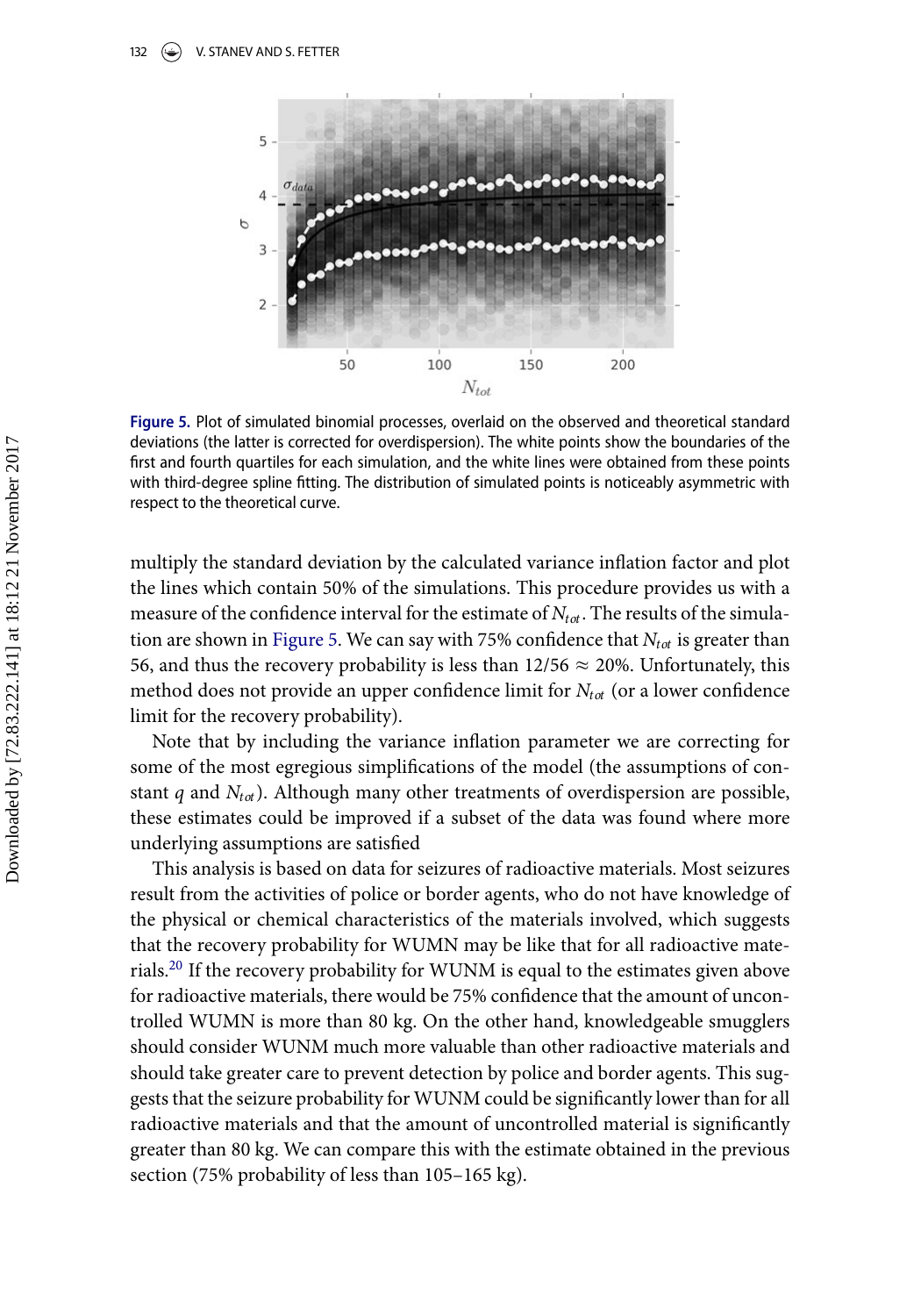#### **What can we learn from capture-recapture methods?**

The methods described in the preceding sections are based on the perspective of a constant flow of uncontrolled WUNM, from which some unknown fraction is recovered year after year. A complementary approach is to consider a fixed combined stock of such material, from which small amounts are recovered. This bears some resemblance to the problem in biostatistics of estimating an unknown population size from a limited sample, which is commonly addressed using capturerecapture methods. An initial random sample of animals is captured, tagged, and released, and then another random sample of animals is captured some time later. The total size of the population can be estimated by dividing the tagged in the first sample by the fraction of tagged animals in the second sample.

Capture-recapture methods cannot be directly applied to the problem of uncontrolled WUNM, but we can devise a surrogate measure for recapture events. If WUMN intercepted at different times and locations originated from the same source, we can treat the cases connected to a single source as recapture events from the sample of all cases involving WUNM, which in turn is drawn from the entire WUNM population.<sup>[21](#page-17-5)</sup> The capture-recapture model developed here assumes that all smuggled WUNM comes from a relatively small number of well-defined sources; that each such source has contributed to at least two separate smuggling instances so there could be "capture" and "recapture" events (i.e., multiple seizures from the same source), that the probability of recapture is the same for all sources, and that captured items coming from the same source can be reliably identified and connected (e.g., by using nuclear or other forensic analysis). These assumptions are highly questionable, but this method provides a fundamentally different approach than the binominal model.

We have only a few possible instances of recapture, so the sparse events for-mulation of the problem is used.<sup>[22](#page-17-6)</sup> It relies only on the number of cases without recapture (denoted by  $f_1$ ) and number of single recaptures (known as  $f_2$ ). In this case we have:

$$
N_{tot} = S + \frac{(f_1^2 - \sum_i Z_i^2)}{2f_2},
$$

where *S* is the total number of captures and  $Z_i$  is the number of cases captured only in a single year *i* (we consider each year as a separate "trap" and the sum is over all years). From these definitions it follows that  $S = f_1 + f_2$  and  $\sum Z_i = f_1$ (where the sum is again over all years). If we take 21 seizures of WUMN and with the assumption of one recapture event  $(S = 21$  and  $f_2 = 1)$  we arrive at  $N_{tot} \approx 105$ , corresponding to a recovery probability of about 20%. Note that if there were no recapture events ( $f_2 = 0$ ) the general formula gives infinity for  $N_{tot}$ , as it should: the observed probability for recapture is zero, implying infinitely large population.

We can obtain the standard deviation of this estimate. The general formula for the variance of  $N_{tot}$  is: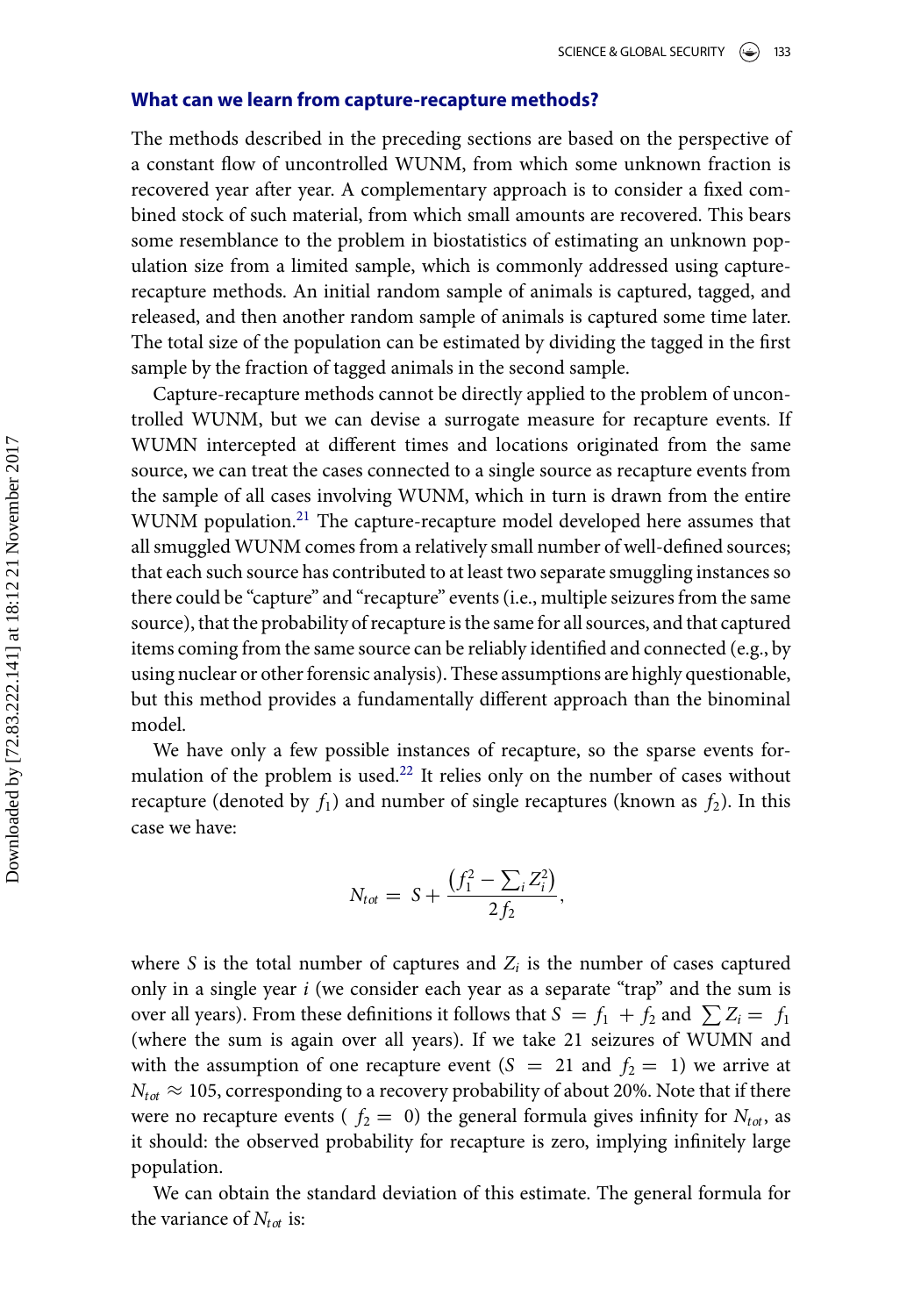$$
\sigma^{2}(N_{tot}) = (N_{tot} - S) + (N_{tot} - S)^{2} \left( \frac{1}{f_{2} + 1} + \frac{4}{N_{tot}} \right) + \left( \frac{\sum_{i} (f_{1} - Z_{i})^{2} Z_{i} - [\sum_{i} (f_{1} - Z_{i}) Z_{i}]^{2} / N_{tot}}{(f_{2} + 1)^{2}} \right).
$$

With this we get  $\sigma(N_{tot}) \approx 70$ , which is very large. If we assume that the interval  $N_{tot} \pm \sigma(N_{tot})$  contains roughly 68% of the possible  $N_{tot}$  calculated from similar observations, we can construct a confidence interval for the number of the uncontrolled WUNM items: with 75% confidence there are fewer than 130 items not captured, or less than 120 kg of uncontrolled WUMN.[23](#page-17-7) This interval is similar to the one obtained in the section "Estimates Based on the Recovery Probability Distribution" for comparable recovery probabilities. Note that if either of the key assumptions of the capture-recapture model is incorrect (that there is always another member of the same group and that we can reliably link them), it would overestimate the amount of missing material.

## **Good-Turing formula**

In the discussion above we estimated the total number of uncontrolled WUMN items based on the number of known seizures, and converted the derived total number of items to a total mass of uncontrolled material using the average mass per seizure. This assumes that the mass distribution of all uncontrolled material is the same as the mass distribution of the seized material. This assumption merits further examination because it can significantly bias the resulting estimates.

To demonstrate the possible pitfalls of using the observed distribution, we divide the mass of intercepted materials into 1-kilogram bins, as shown in [Figure 6.](#page-10-0) The distribution seems reasonably smooth, but this is a consequence of having relatively large bins; splitting the data in smaller bins leads to a much more irregular and jagged distribution (shown in the inset of [Figure 6\)](#page-10-0). Thus, collecting the data in

<span id="page-10-0"></span>

Figure 6. The distribution of intercepted weapon-usable material by mass using 1-kilogram bins. In the inset the distribution using 0.125-kilogram bins is shown.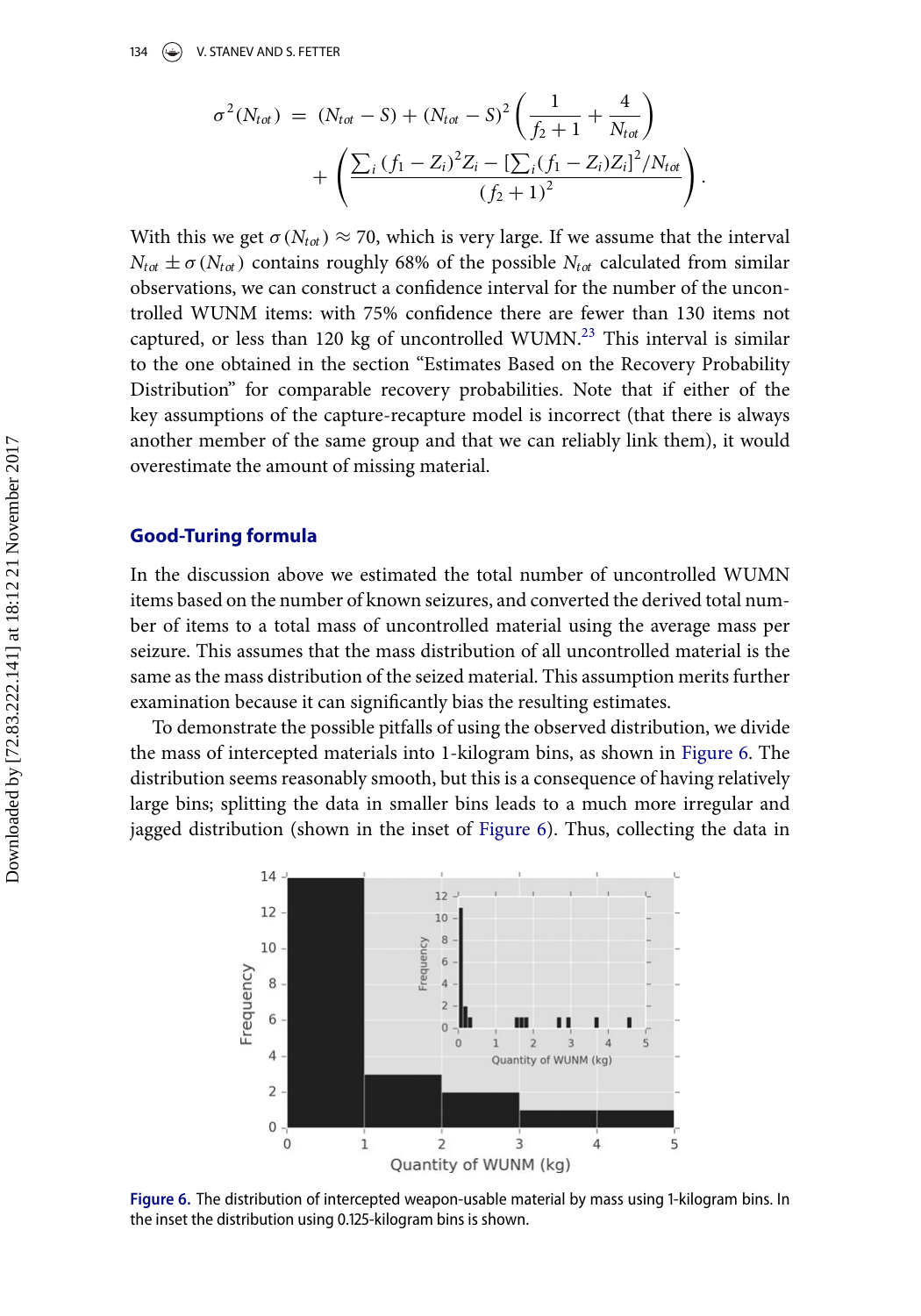<span id="page-11-0"></span>

Figure 7. Proposed probability density function of intercepted weapon-usable material by mass. The diamonds represent the observed relative frequencies. The dashed line is a simple exponential fit ( $\gamma_0$  = 1.25), and the solid line is modified exponent with  $\gamma$  = 0.47 adjusted for the possibility of heavier shipments calculated by Good-Turing formula.

1-kilogram bins is a simple but effective, and, for the following discussion, necessary smoothing procedure. The larger problem is that by using the distribution of observed cases to estimate the mass distribution of the entire unobserved pool of uncontrolled material we are implicitly assuming that the probability than any single item in the unobserved pool has a mass of more than 5 kilograms is negligible. This is a result of the fact that we have not observed seizures of more than 5 kilograms of WUNM.

One solution is to adjust the observed distribution to account for the possibility of larger but unobserved smuggling events. This can be done by fitting the observed distribution with a curve and extrapolating to larger masses. (Criticality concerns limits the mass of a single item, but we ignore this here.) A simple exponential,  $P(m) = \gamma_0 e^{-\gamma_0(m/m_0)}$ , with  $m_0$  as the size of the bin, in our case, 1 kilogram, and a single adjustable parameter  $\gamma_0$  provides a reasonable fit to the observed points (see [Figure 7\)](#page-11-0). The fitting gives  $y_0 = 1.25$ , which leads to a small probability of items greater than 5 kg:  $P(m > 5 \text{ kg}) \approx 0.002$ .

Another approach is to use a method developed by Alan Turing and Irving Good, which provides a way to modify the simple estimate of population frequency based on observed sample frequencies to include the possibility of unobserved events.<sup>[24](#page-17-8)</sup> Turing and Good suggested replacing the naive estimate of population probability for a particular item, given by  $P_n = n/N$ , where *n* is the number of times the item has been observed out of the total sample size *N*, by a modified probability  $P_n^* = n_n^* / N$ . There are many ways to construct this corrected count  $n_n^*$ , but there are two general properties it must have to be useful:  $n_0^\ast > 0$  (which accounts for the unobserved items) and *n*<sup>∗</sup> *<sup>n</sup>* < *n* (so that the total probability can be properly normalized). Turing proposed a simple way to estimate the frequency of unobserved items with the formula  $n_0^* = \frac{\nu_1}{N}$ , where  $\nu_1$  is the number of species of items that have been observed only once. This is intuitively appealing because the frequency of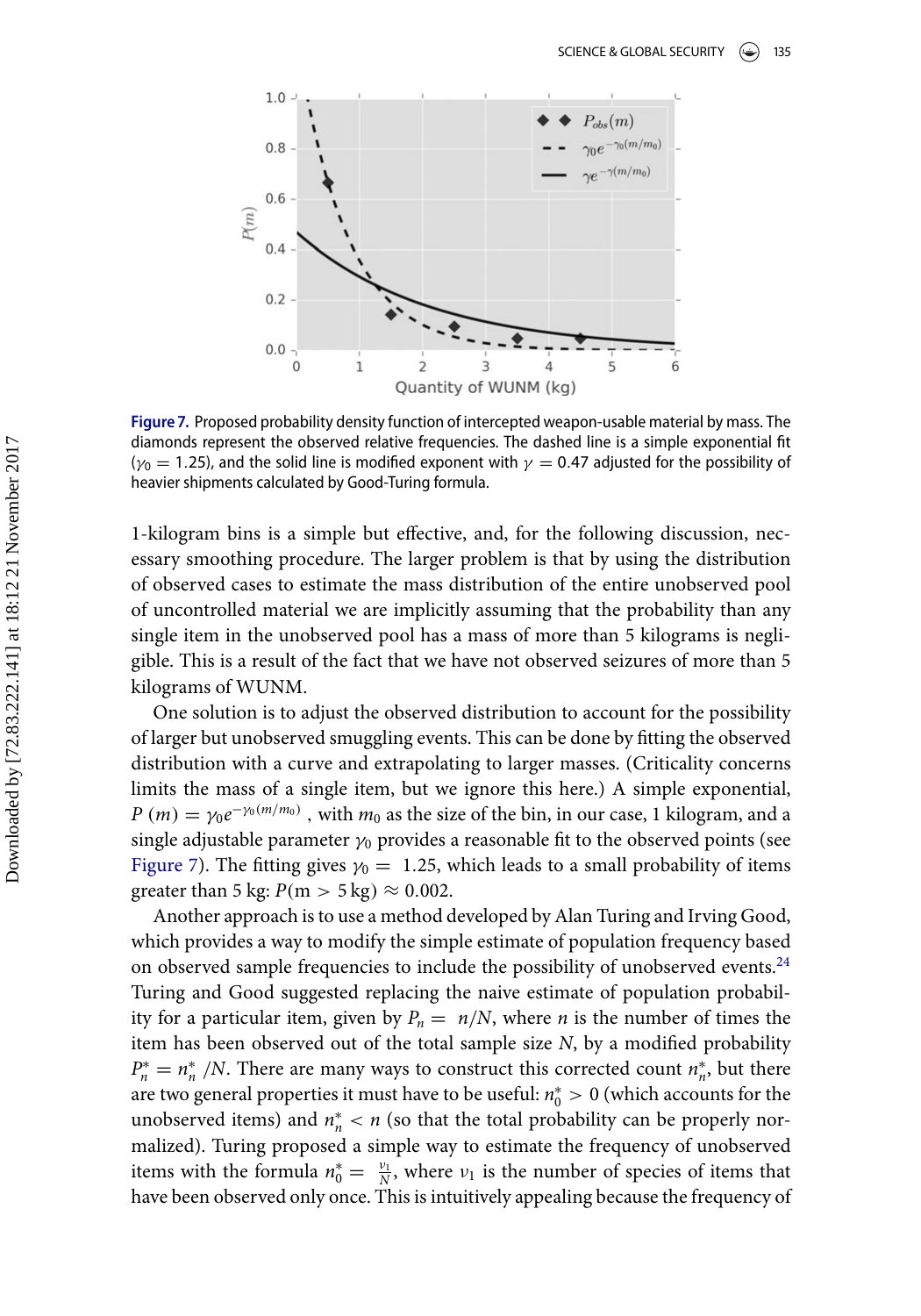#### 136 V. STANEV AND S. FETTER

|                                                                                                           | Recovery Probability (%) |                                                  |                 | Uncontrolled WUMN (kg) |                                                                      |                |
|-----------------------------------------------------------------------------------------------------------|--------------------------|--------------------------------------------------|-----------------|------------------------|----------------------------------------------------------------------|----------------|
|                                                                                                           | 25% CL                   | 50% CL                                           | 75% CL          | 25% CL                 | 50% CL                                                               | 75% CL         |
| Probability distribution<br>Binomial<br>Corrected binomial<br>Capture-recapture<br>Summary<br>Good-Turing | $11 - 16$<br>14          | $18 - 24$<br>24<br>15<br>20<br>$\sim$ 20 (11–34) | $26 - 34$<br>20 | $40 - 60$<br>80        | $60 - 90$<br>60<br>110<br>80<br>$\sim$ 80 (40–110)<br>$~180(90-250)$ | 110-170<br>120 |

<span id="page-12-0"></span>Table 2. The recovery probability and corresponding amounts of uncontrolled WUMN for the various methods discussed, for confidence levels of 25%, 50%, and 75%. The actual quantities represent the upper bounds estimated from the utilized methods for each confidence level.

items we have seen only once should give us a good idea about the number of things we have not seen at all. From this estimate we obtain  $P(m > 5kg) \approx 0.095$ , which is more than an order of magnitude greater than that given by a simple exponential fit. Guided by this result, we modify the parameter of the exponential fit, where the value of  $\gamma$  is adjusted to incorporate a estimate for the probability  $P(m > 5kg)$ . Using  $P(m > 5kg)$  from the Good-Turing formula, we obtain  $\gamma = 0.47$  as our best estimate for the correction factor. As shown in [Figure 7,](#page-11-0) this  $P(m)$  has a much fatter tail. Note that the corrected distribution function is not a good fit for the observed probabilities, which is to be expected because we are accounting for unobserved events rather than simply fitting the observed data.

One objectio[n](#page-12-0) to the use of the Good-Turing method in this context is that it is typically used to deal with categorical data, rather than continuous variables like mass. Applying it to the WUNM dataset requires discretizing the mass of the items by binning it, as we have done above. The choice of bin size is arbitrary and the results may depend on that arbitrary choice. In this case, however, the choice of bin size was constrained by the requirement to obtain a smooth distribution. In the binning procedure we have used above, these two typically separate steps of the method are combined and are mutually constraining one another. Indeed, even in the case of *bona fide* categorical variables, the necessary smoothing redistributes the original observations, thus effectively making the definition of a category somewhat vague.<sup>[25](#page-17-9)</sup>

The average mass per seizure in the 21 observed seizures was 0.95 kg. The corrected exponential distribution leads to a much higher expectation value per smuggling event ( $w' = 2.13$  kg). In other words, the absence of (rare) heavier shipments in observed seizures could significantly bias our estimates of the weight of the missing material, by a factor of about  $2.13/0.95 = 2.24$ . Thus, total amount of uncontrolled material could be more than twice as large as indicated above.

## **Conclusion**

Weapon-usable nuclear material outside the control of authorities can be used for nuclear terrorism or development of clandestine nuclear-weapons program. W[e](#page-13-0) have not found in the open literature an attempt to estimate the total quantity of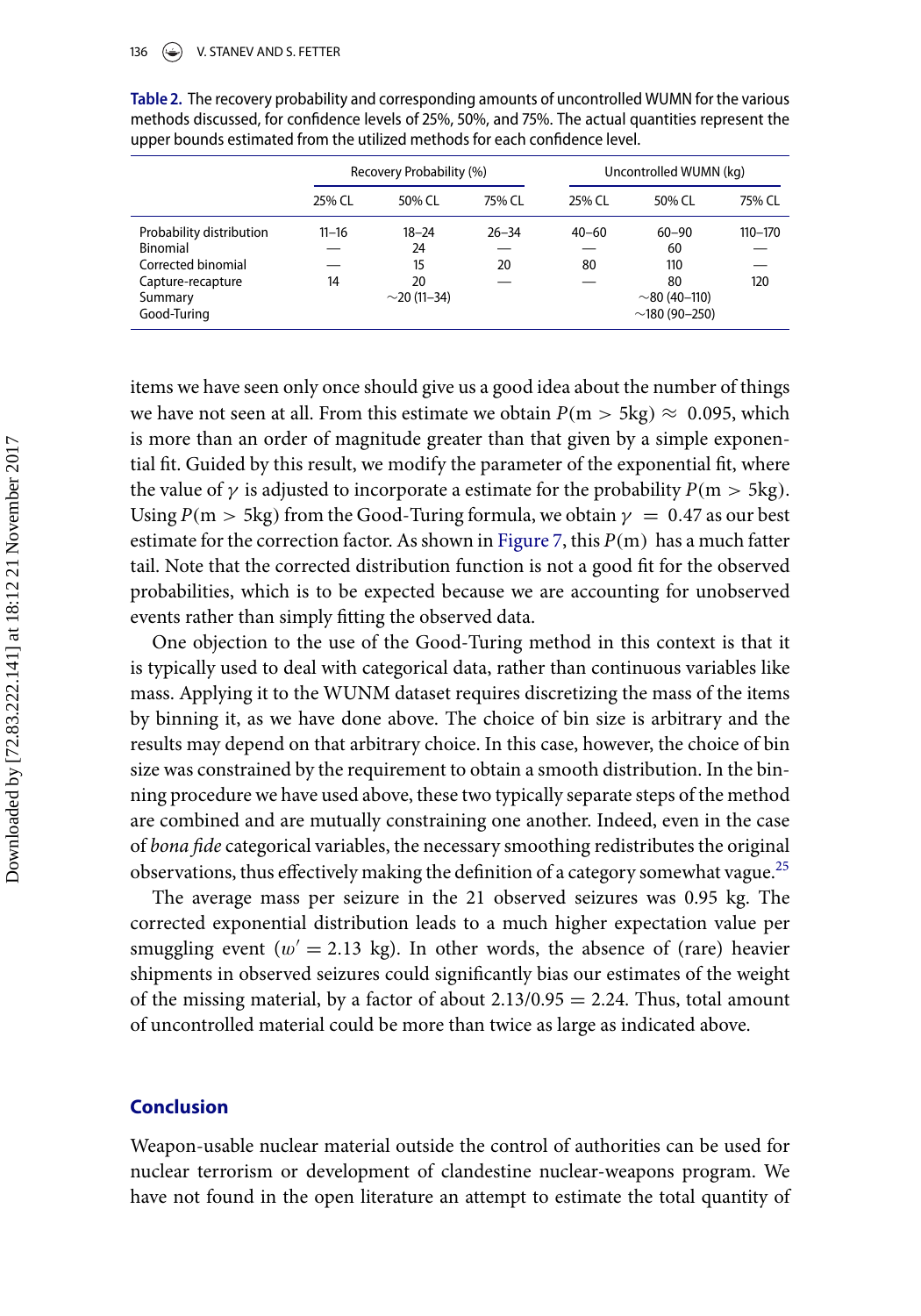uncontrolled WUNM. We provide estimates using several different statistical methods, based on publicly known seizures of WUMN (total of 20 kg in 21 separate seizures) and the assumption that the seizure of WUNM is a random process. The results are summarized in [Table 2.](#page-12-0)

The probability distribution, binomial, corrected binomial, and capturerecapture methods give estimates ranging from 40 to 110 kg for the total amount of uncontrolled WUMN, with a best estimate of about 80 kg; applying the Good-Turing correction would roughly double the total mass, to 90 to 250 kg, with a best estimate of 180 kg. Note that 25 kilograms of HEU is considered a "significant quantity" by the International Atomic Energy Agency—enough for a first nuclear weapon. Thus, enough HEU to build up to ten nuclear weapons may exist outside the control of authorities. Although these methods have serious shortcomings and are based on highly questionable assumptions, they provide a starting point for a further discussion.

## **Appendix A**

The data presented in [Table 1](#page-1-0) summarize well-documented cases involving seizure of WUNM materials. There are many other incidents involving WUNM reported in open sources, but not definitively confirmed and which we have not included in the analysis. There is one instance, however, which is of special interest: in 1998, Russian security services reported that employees of a nuclear facility in Chelyabinsk were caught attempting to divert 18.5 kg of HEU (the enrichment level was not specified). Adding this quantity to the cases in [Table 1](#page-1-0) would almost double the total amount of seized WUNM and would significantly change the estimates of the amount of uncontrolled WUNM summarized in [Table 2.](#page-12-0) In this Appendix we repeat the relevant calculations with this case included.

<span id="page-13-0"></span>The estimates of recovery probability from the section "Estimates Based on The Recovery Probability Distribution" remain unchanged, but  $P(x|X|r)$  is modified by the new total. In [Figure A1](#page-13-0) (an analogue of [Figure 2\)](#page-5-0) we show the new probability



**Figure A1.** Plot of the probability  $P(x|Y|r)$  that the amount of WUNM that has not been recovered is help in the additional 18.5 kg of HELL included in the total amount below *X*, with the additional 18.5 kg of HEU included in the total amount.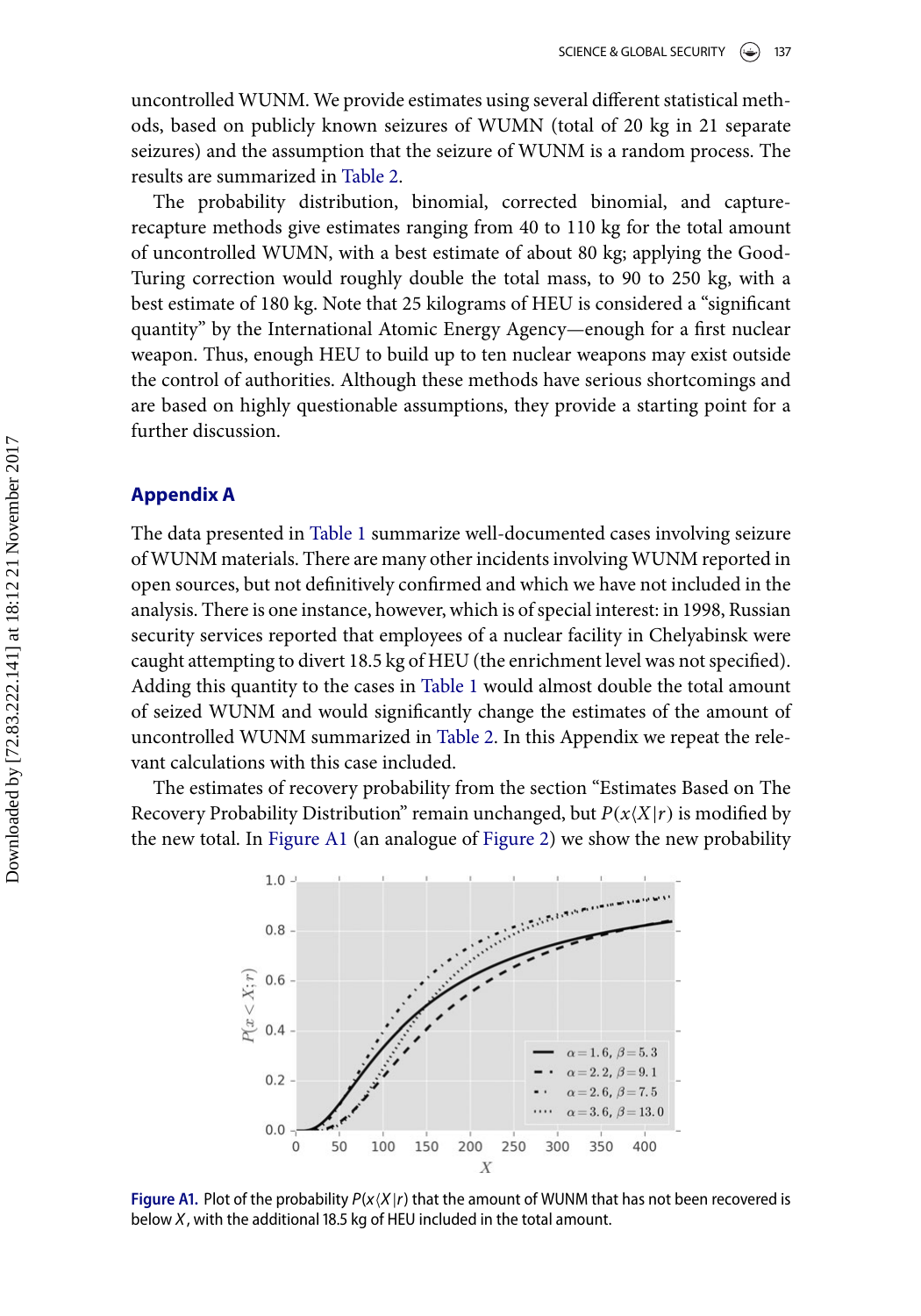|                          | Recovery Probability (%) |                   |           | Uncontrolled WUMN (kg) |                      |             |  |
|--------------------------|--------------------------|-------------------|-----------|------------------------|----------------------|-------------|--|
|                          | 25% CL                   | 50% CL            | 75% CL    | 25% CL                 | 50% CL               | 75% CL      |  |
| Probability distribution | $11 - 16$                | $18 - 24$         | $26 - 34$ | $70 - 110$             | $120 - 160$          | $200 - 300$ |  |
| Binomial                 |                          | 24                |           |                        | 160                  |             |  |
| Corrected binomial       |                          | 15                | 20        | 150                    | 220                  |             |  |
| Capture-recapture        | 14                       | 20                |           |                        | 160                  | 220         |  |
| Summary                  |                          | $\sim$ 20 (11–34) |           |                        | $\sim$ 160 (120–220) |             |  |
| Good-Turing              |                          |                   |           |                        | $\sim$ 230 (100-430) |             |  |

<span id="page-14-0"></span>Table A1. The recovery probability and corresponding amounts of uncontrolled WUMN for the various methods discussed, for confidence levels of 25%, 50%, and 75%.

 $P(x|X|r)$ , with the same recovery probability distributions as in [Figure 1.](#page-4-0) As could have been anticipated, the likely amount of unrecovered WUNM has increased significantly (see [Table A1\)](#page-14-0).

The uncontrolled WUNM amount obtained using the binomial method (see section "Binomial Approximation") are also based on first finding reasonable estimates for the recovery probability, which are weakly dependent on adding a single new instance. In fact, the mean and the variance of the data split by years increase with less than a percentage point, from 6 and 8.1 to 6.04 and 8.14 respectively. In view of this, we do not repeat all the steps in Section "Binomial Approximation," but directly use the recovery probability and its confidence levels obtained there. With these we get for our best estimate 220 kg of uncontrolled WUNM, with 75% confidence it is above 150 kg.

The recovery probability estimated by the capture-recapture method described in the section on capture-recapture methods is also relatively insensitive to the addition of a new case for 1998. The  $N_{tot}$  is now around 115, corresponding to a recovery probability of about 19% (compared to 20% in section on capture-recapture methods). This leads to 75% confidence that there are fewer than 130 items not captured, or less than 220 kg of uncontrolled WUMN.

The large amount of WUNM from the Chelyabinsk incident (more than triple that of any other single item in [Table 1\)](#page-1-0) underlines the need for correcting the mass estimates by considering the possibility for large but so far unobserved cases. We repeat the analysis from the section "Good-Turing Formula" with this case added. Both simple exponential fit and exponential fit corrected for unobserved masses are shown in [Figure A2.](#page-15-8) The fitting yields  $\gamma_0 = 1.16$ , which leads to  $P(m > 5kg) \approx$ 0.0022, while the Good-Turing gives  $P(m > 5kg) \approx 0.136$  (the unobserved bins should exclude the 18–19 kg bin, but this is a rather small effect, so we neglect it). The corrected parameter is  $\gamma_0 = 0.40$ . The observed average mass per item is 38.5/22  $= 1.75$  kg, while the exponential fit now gives 2.5 kg. Thus, the correction factor is  $2.5/1.75 = 1.43$ , which is smaller than in the main text (2.24).

To summarize, including the 1998 incident involving 18.5 kg of HEU does not significantly change the estimates of the recovery probability, but it significantly increases estimates of the amount of uncontrolled WUNM. Estimates for the total amount of uncontrolled WUMN range from 70 to 300 kg, with a central estimate of about 160 kg; applying the Good-Turing correction further increases those to 100 to 430 kg, with a central estimate of 230 kg [\(Table A1\)](#page-14-0).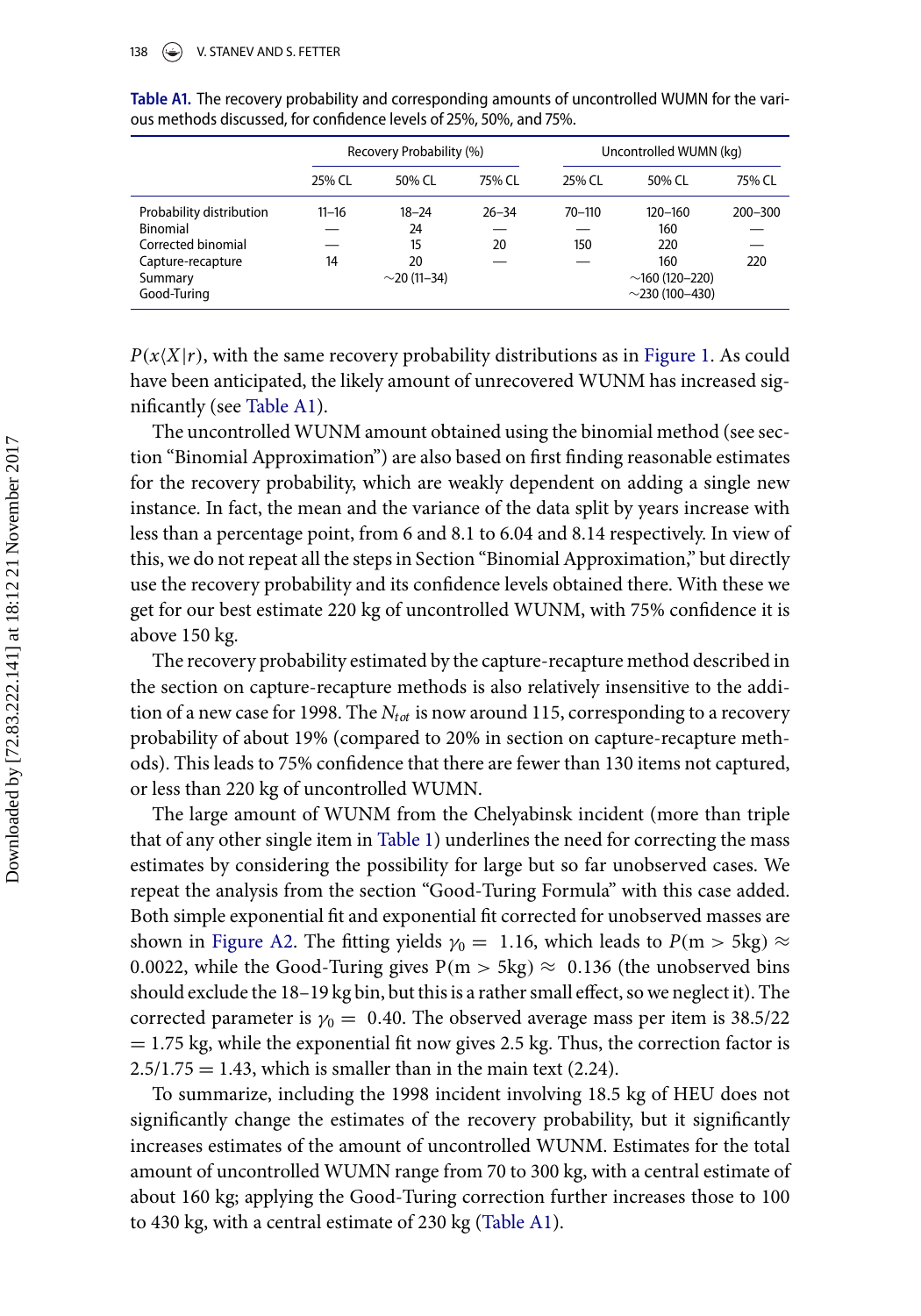<span id="page-15-8"></span>

Figure A2. Proposed probability density function of intercepted weapon-usable material by mass. The diamonds are the observed relative frequencies, which include the 1998 incident involving 18.5 kg WUNM. The dashed line is a simple exponential fit ( $\gamma_0 = 1.16$ ), and the solid line is modified exponential function ( $\gamma = 0.40$ ), corrected for the possibility of heavier shipments calculated by Good-Turing formula.

## **Notes and References**

- <span id="page-15-0"></span>1. Here we use the term "black market" to refer to activities involving attempted illicit sale and purchase of nuclear or other radioactive materials, without necessarily implying the existence of well-developed markets and distribution networks.
- <span id="page-15-1"></span>2. U.S. Department of Energy, "The United States Plutonium Balance, 1944–2009: An update of Plutonium: The First 50 Years, DOE/DP-0137, February 1996," 2009, [http://fissilematerials.org/library/doe12.pdf.](http://fissilematerials.org/library/doe12.pdf)
- <span id="page-15-2"></span>3. For a possible architecture of a future comprehensive international accounting system, see N. Gallagher, J. Siegel, and J. Steinbruner, Comprehensive Nuclear Material Accounting, (University of Maryland, CISSM Monograph, 2014).
- <span id="page-15-3"></span>4. This is, of course, not the only possible approach to the problem. One alternate is expert elicitation, in which experts in nuclear material smuggling (or black markets more generally) would be asked to estimate seizure probability or uncontrolled stockpile size based on their personal experience, knowledge, and judgment. Expert elicitation has been used to estimate a variety of difficult-to-measure factors, ranging from the impacts of air pollution and climate change to the proliferation resistance of nuclear fuel cycles. See M. Granger Morgan, "Use (and abuse) of expert elicitation in support of decision making for public policy," *Proceedings of the National Academy of Sciences* 111(2014): 7176–7184.
- <span id="page-15-4"></span>5. IAEA Incident and Trafficking Database, *Incidents of nuclear and other radioactive mate[rial out of regulatory control, 2016 Fact Sheet](https://www-ns.iaea.org/downloads/security/itdb-fact-sheet.pdf)*, 2017, https://www-ns.iaea.org/downloads/ security/itdb-fact-sheet.pdf.
- <span id="page-15-5"></span>6. CNS Global Incidents and Trafficking Database, *CNS Global Incidents and Trafficking Database, 2016 Annual Report*, 2017, [http://www.nti.org/media/documents/global\\_](http://www.nti.org/media/documents/global_incidents_and_trafficking_2016.pdf) incidents\_and\_trafficking\_2016.pdf.
- <span id="page-15-6"></span>7. L. Zaitseva, *Nuclear Trafficking: 20 Years in Review*, Contribution to WFS Meeting, Erice (2010). L. Zaitseva, and F. Steinhäusler, "Nuclear trafficking issues in the Black Sea region." *Non-Proliferation Papers* 39 (EU Non-Proliferation Consortium) 1–24 (2014).
- <span id="page-15-7"></span>8. The assumption of  $f(t) = 1$  is similar to the so-called Copernican principle (Gott, J. Richard. "Implications of the Copernican Principle for Our Future Prospects." *Nature* 363(27 May 1993): 315–19. doi:10.1038/363315a0. Gott noted that if an observer saw a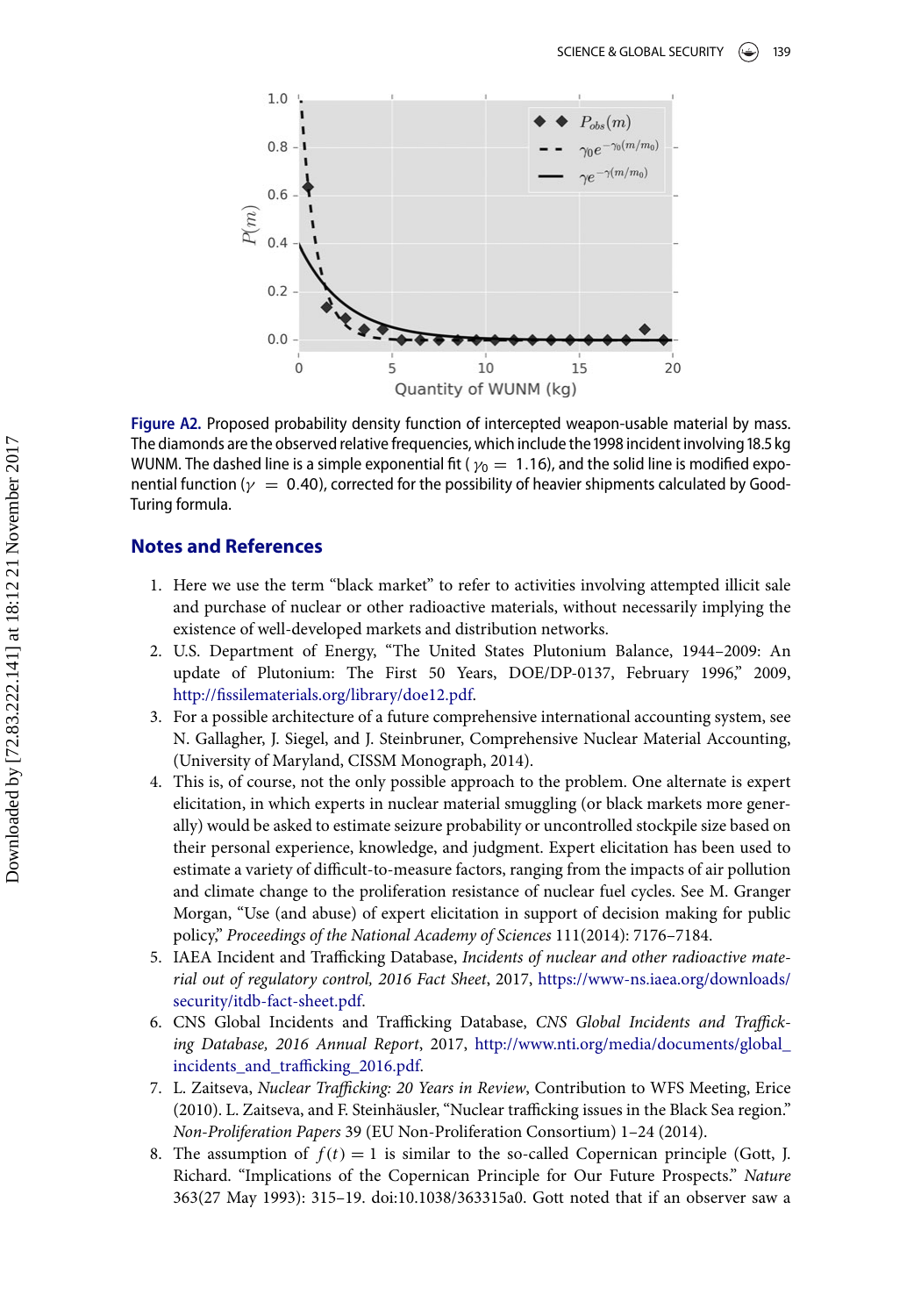#### 140 **(C)** V. STANEV AND S. FETTER

structure that had been in existence for time *t*, and if it can be assumed that *t* is randomly distributed within the total time interval *T* of the structure's existence, the probability for an observation to have happen between *T/3* and *3T/4* is 0.5, and thus the probability that the remaining time  $(T - t)$  is between  $t/3$  and  $3t$  is also 0.5. Higher confidence levels are achieved by expanding the interval  $(T - t)$ . Our approach is similar, with the key assumption that there is nothing special about the total amount of material recovered to date. For more technical discussion on the Copernican principle, see Gott, J. Richard. "Future prospects discussed." *Nature* 368(1994): 108–108, and Caves, Carlton M. "Predicting future duration from present age: A critical assessment." *Contemporary Physics* 41(2000): 143–153.

- <span id="page-16-0"></span>9. For reported seizures see The White House, *National Drug Control Strategy, Data Supplement 2016*, Table 80, (https://obamawhitehouse.archives.gov/sites/default/files/ [ondcp/policy-and-research/2016\\_ndcs\\_data\\_supplement\\_20170110.pdf\). For consump](https://obamawhitehouse.archives.gov/sites/default/files/ondcp/policy-and-research/2016_ndcs_data_supplement_20170110.pdf)tion estimates see B. Kilmer, S. Everingham, J. Caulkins, G. Midgette, R. Pacula, P. Reuter, R. Burns, B. Han, and R. Lundberg, *What American's Users Spend on Illegal Drugs: 2000– 2010*, (RAND Corporation, 2014). Note that the ranges in the text do not correspond to a well-defined confidence level. According to Kilmer et al., "The lower and higher ends of the range are meant to give some sense of the uncertainty, but they have a very specific and nuanced meaning that is vulnerable to misinterpretation. For cocaine, heroin, and meth, they reflect only one source of uncertainty: the 95-percent confidence interval surrounding the share of adult male arrest events involving a positive drug test. For marijuana expenditures and consumption, the lower estimate is based on NSDUH estimates with no adjustment for underreporting, and the higher estimate multiplies this value by two. Since there are many other sources of uncertainty, readers should not consider these as lower or upper bounds or as 95-percent confidence intervals. The range should be considered plausible, but not extreme."
- <span id="page-16-1"></span>10. For reported seizures of African elephant ivory see Environmental Investigation Agency, *Large Scale Ivory Seizures, version 3*, 2016 (https://eia-international.org/wp-content/ [uploads/EIA\\_Large-scale-ivory-seizures\\_V3-January-2000-to-December-2016.pdf\). For](https://eia-international.org/wp-content/uploads/EIA_Large-scale-ivory-seizures_V3-January-2000-to-December-2016.pdf) estimates of the total amount of ivory derived from illegal poaching see Wittemyer, George, Joseph M. Northrup, Julian Blanc, Iain Douglas-Hamilton, Patrick Omondi, and Kenneth P. Burnham. "Illegal killing for ivory drives global decline in African elephants." *Proceedings of the National Academy of Sciences* 111(2014): 13117–13121. These authors assume an average of 6.7 kg of ivory per elephant; approximate 80% confidence interval given by multiplying the interquartile range by 1.9.
- <span id="page-16-2"></span>11. See McDougal, Topher L., David A. Shirk, Robert Muggah, and John H. Patterson. "The way of the gun: estimating firearms trafficking across the US–Mexico border." *Journal of Economic Geography* 15(2014): 297–327, Topher McDougal, David A. Shirk, Robert Muggah, and John H. Patterson. "The Way of the Gun: Estimating Firearms Traffic Across the U.S.-Mexico Border." Igarapé Institute and University of San Diego, March 2013. [https://justiceinmexico.org/wp-content/uploads/2014/09/2013\\_WayoftheGun.pdf.](https://justiceinmexico.org/wp-content/uploads/2014/09/2013_WayoftheGun.pdf)
- <span id="page-16-3"></span>12. Robert E. Spiel, *Art Theft and Forgery Investigation: The Complete Field Guide* (Springfield, IL: Charles C. Thomas, 2000).
- <span id="page-16-4"></span>13. J. D. Foss, "Plutonium and Picasso: A Typology of Nuclear and Fine Art Smuggling." *Inter-Agency Journal* 8(2017): 34–43.
- <span id="page-16-5"></span>14. The Black Sea region includes the following 12 countries: Bulgaria, Romania, Ukraine, Moldova, Russia, Georgia, Armenia, Azerbaijan, Greece, Serbia, Albania, and Turkey (L. Zaitseva, and F. Steinhäusler, "Nuclear trafficking issues in the Black Sea region"). Note that Turkey, Greece, Bulgaria, Romania, Macedonia, and Serbia lie along one of the most active routes for smuggling drugs, goods, and people to and from Europe.
- <span id="page-16-6"></span>15. See Figure 8 in L. Zaitseva, and F. Steinhäusler, "Nuclear trafficking issues in the Black Sea region."